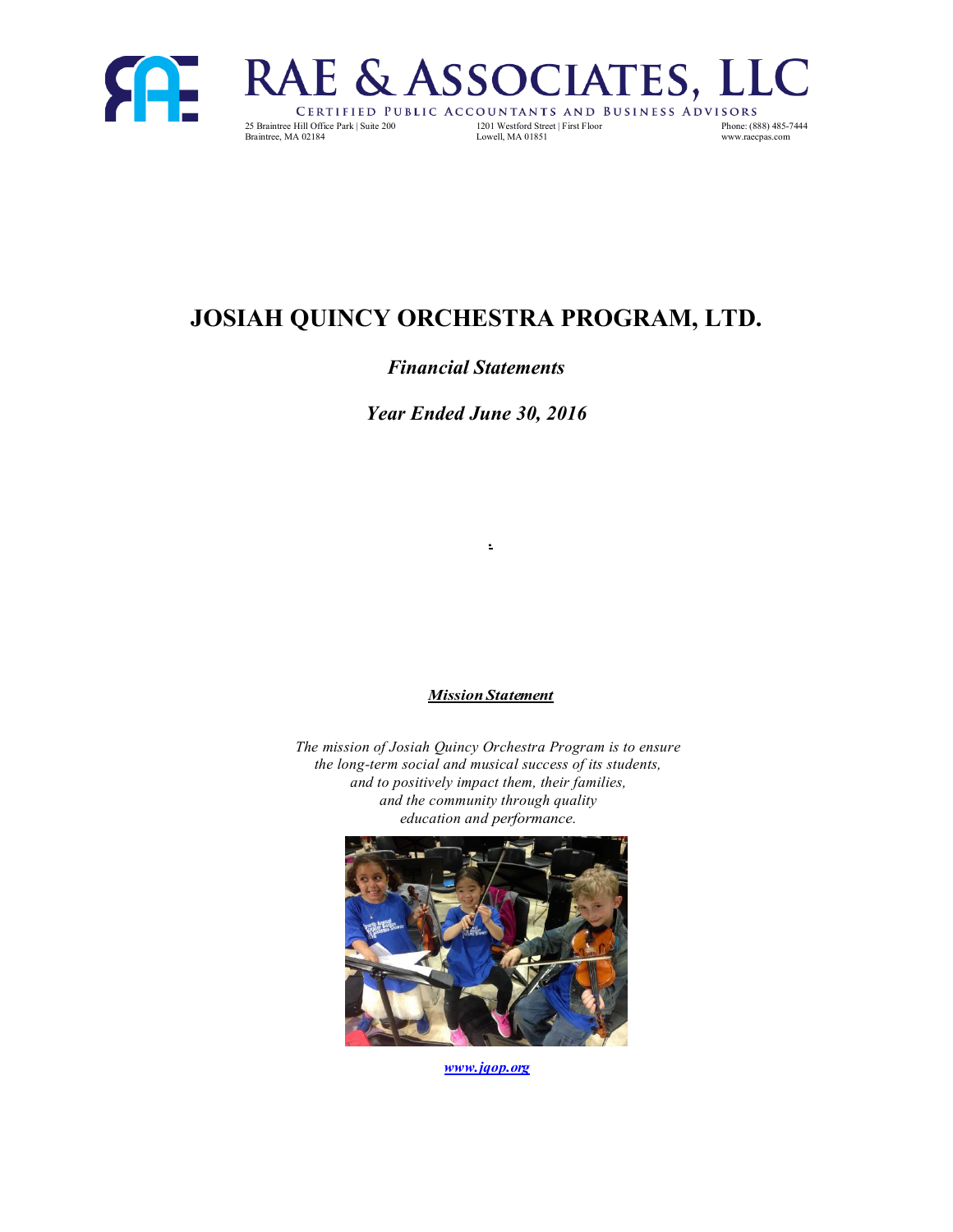### *Financial Statements*

# *Year Ended June 30, 2016*

## *Table of Contents*

| <b>Financial Statements:</b> |  |  |  |  |  |
|------------------------------|--|--|--|--|--|
|                              |  |  |  |  |  |
|                              |  |  |  |  |  |
|                              |  |  |  |  |  |
|                              |  |  |  |  |  |
|                              |  |  |  |  |  |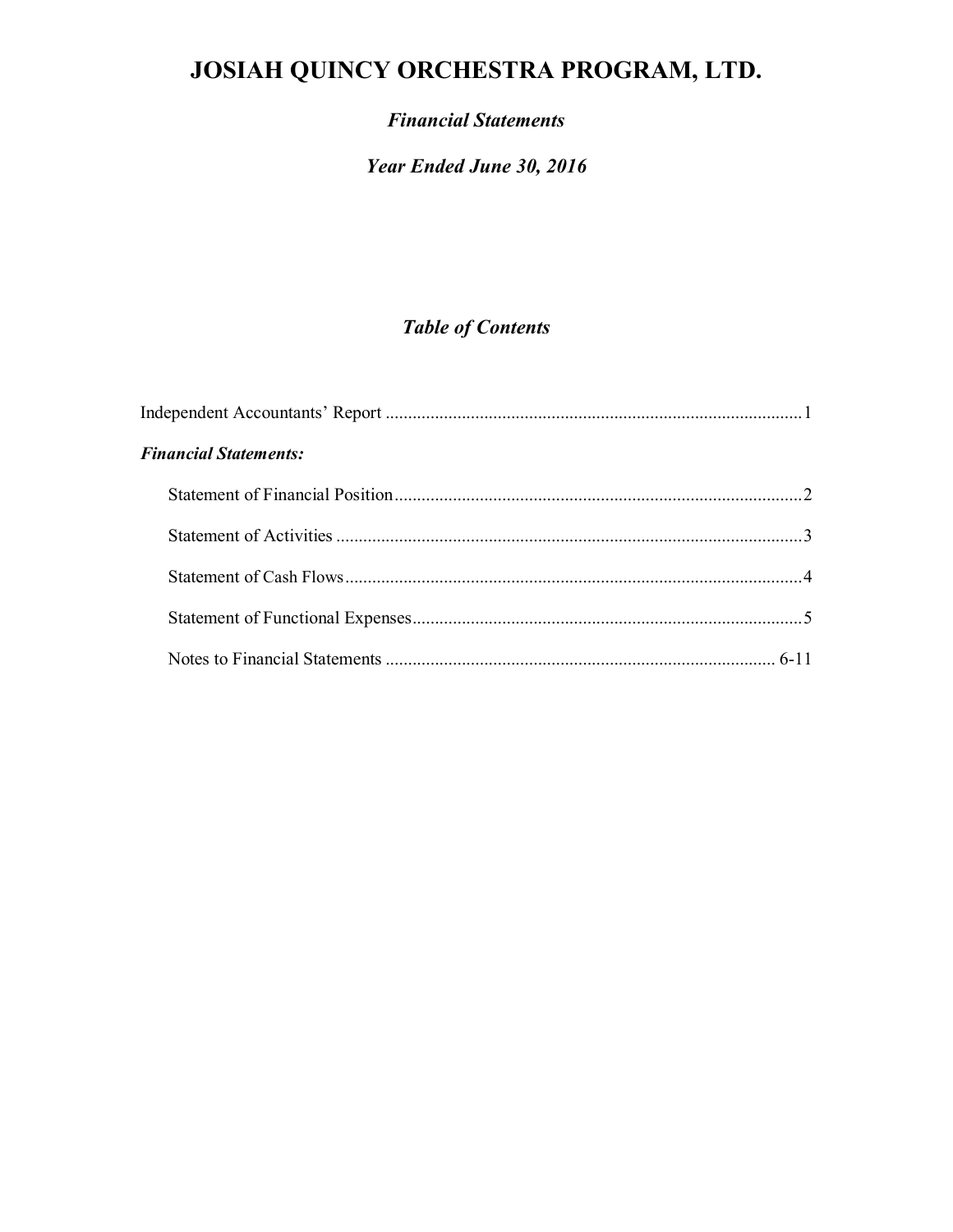

### *Independent Accountants' Report*

To the Board of Directors **Josiah Quincy Orchestra Program, Ltd.** Boston, Massachusetts

We have reviewed the accompanying financial statements of Josiah Quincy Orchestra Program, Ltd. (a nonprofit organization), which comprise the statement of net assets as of June 30, 2016, and the related statements of changes in net assets, functional expenses and cash flows for the year then ended, and the related notes to the financial statements. A review includes primarily applying analytical procedures to management's financial data and making inquiries of management. A review is substantially less in scope than an audit, the objective of which is the expression of an opinion regarding the financial statements as a whole. Accordingly, we do not express such an opinion.

#### **Management's Responsibility for the Financial Statements**

Management is responsible for the preparation and fair presentation of these financial statements in accordance with accounting principles generally accepted in the United States of America; this includes the design, implementation, and maintenance of internal control relevant to the preparation and fair presentation of financial statements that are free from material misstatement whether due to fraud or error.

#### **Accountant's Responsibility**

Our responsibility is to conduct the review engagement in accordance with Statements on Standards for Accounting and Review Services promulgated by the Accounting and Review Services Committee of the AICPA. Those standards require us to perform procedures to obtain limited assurance as a basis for reporting whether we are aware of any material modifications that should be made to the financial statements for them to be in accordance with accounting principles generally accepted in the United States of America. We believe that the results of our procedures provide a reasonable basis for our conclusion.

#### **Accountant's Conclusion**

Based on our review, we are not aware of any material modifications that should be made to the accompanying financial statements in order for them to be in accordance with accounting principles generally accepted in the United States of America.

*RAE & Associates, LLC*

RAE & Associates, LLC Braintree, Massachusetts May 15, 2017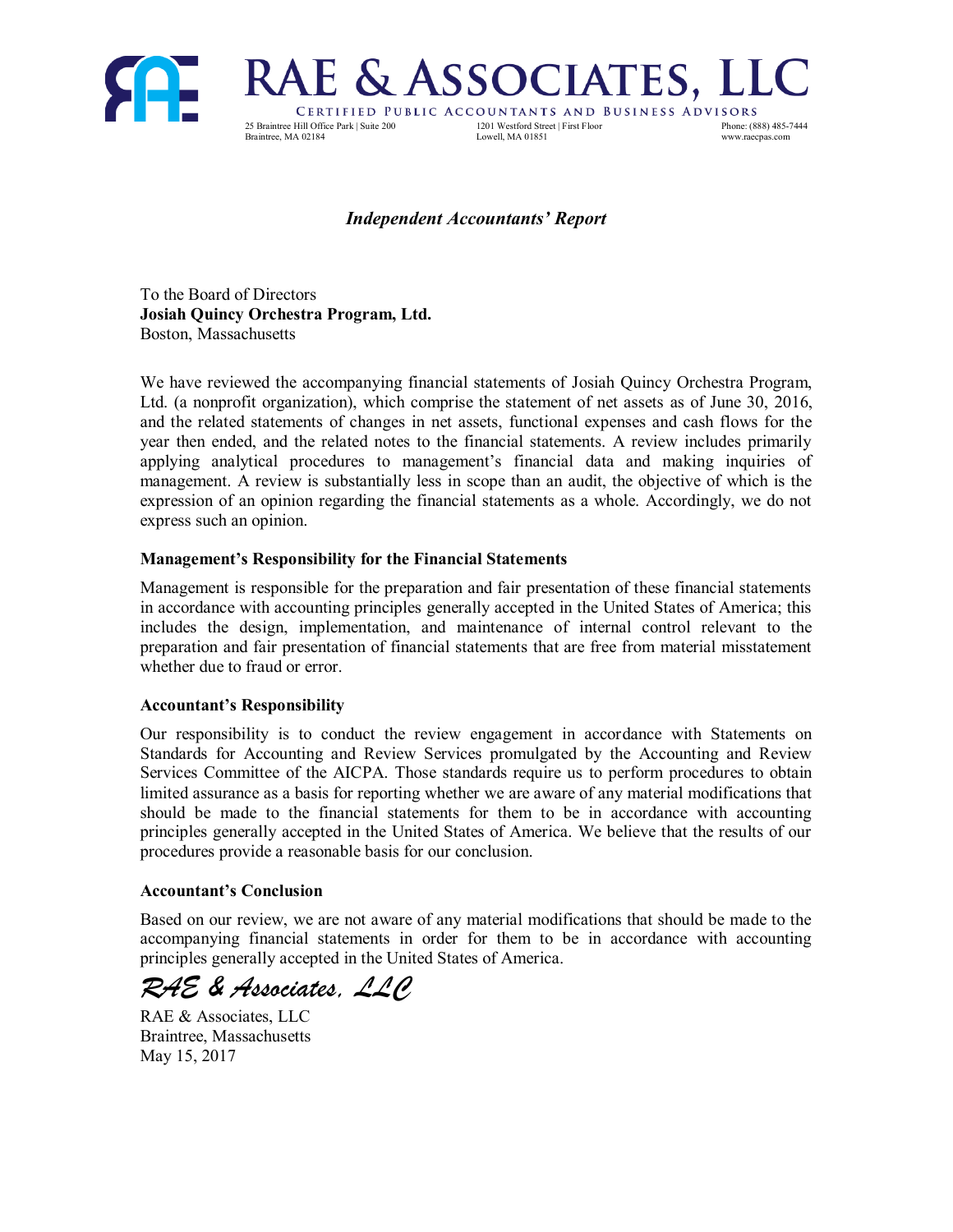### *Statement of Financial Position*

### *As of June 30, 2016*

#### **Assets**

| Cash and cash equivalents                | \$<br>14,618 |
|------------------------------------------|--------------|
| Accounts and contributions receivable    | 100          |
| Property and equipment, net              | 612          |
| <b>Total assets</b>                      | \$<br>15,330 |
|                                          |              |
| Liabilities:                             |              |
| Accounts payable and accrued expenses    | \$<br>23,183 |
| Line of credit                           | 4,202        |
| Deferred revenue                         | 4,550        |
| <b>Total Liabilities</b>                 | 31,935       |
| Net deficit:                             |              |
| Unrestricted                             | (16,605)     |
| <b>Total net deficit</b>                 | (16,605)     |
| <b>Total liabilities and net deficit</b> | \$<br>15,330 |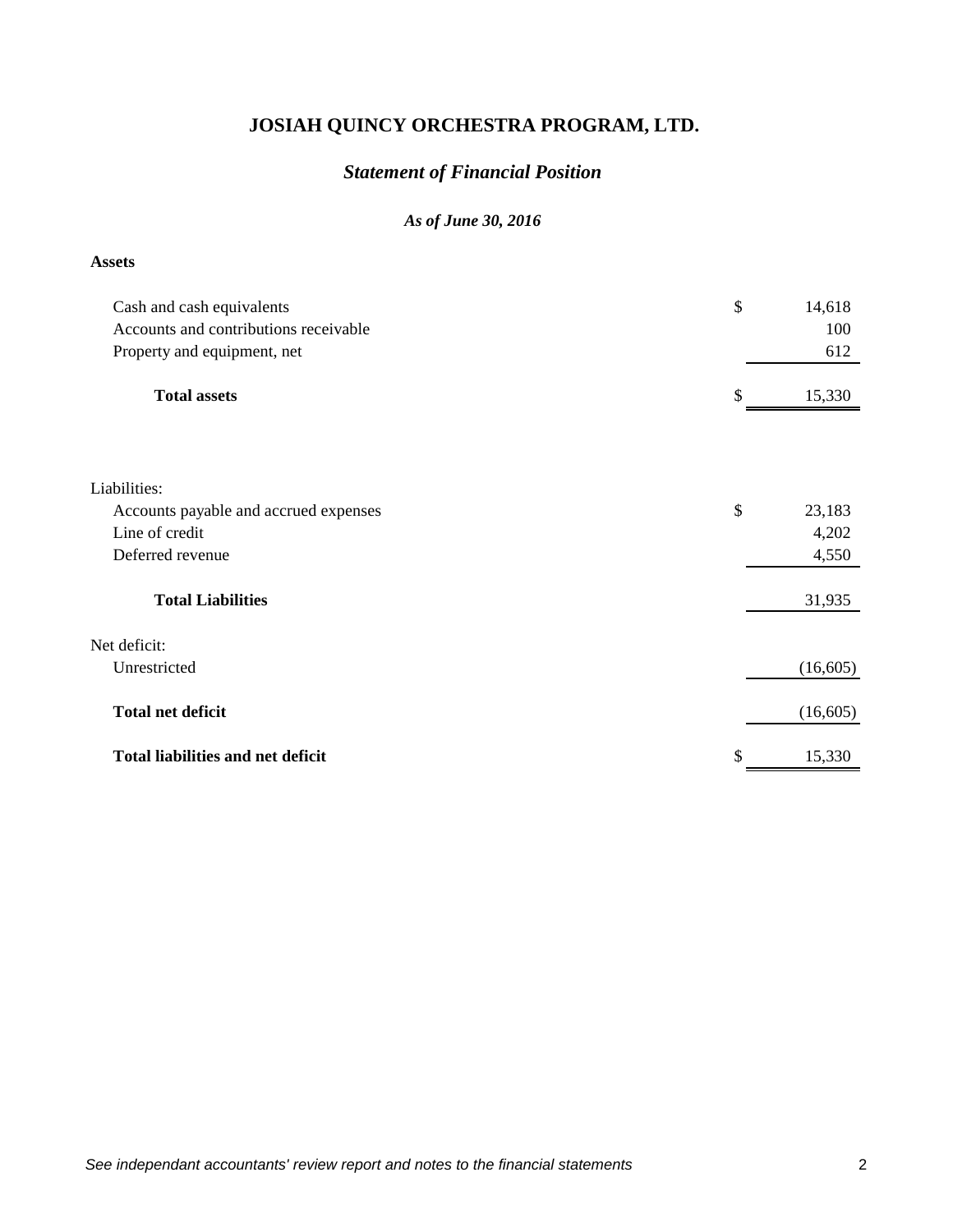### *Statement of Activities*

### *For the Year Ended June 30, 2016*

| Revenue and support:        |                |
|-----------------------------|----------------|
| Tuition revenue             | \$<br>108,850  |
| <b>Registration revenue</b> | 4,385          |
| Instruments rental revenue  | 1,710          |
| Contributions and grants    | 94,208         |
| Donated goods and services  | 90,700         |
|                             |                |
| Total revenue and support   | 299,853        |
| Expenses:                   |                |
| Program expenses            | 275,888        |
| Fundraising expenses        | 17,729         |
| General and administration  | 29,636         |
| Total expenses              | 323,253        |
| <b>Change in net assets</b> | (23,400)       |
| Net assets, beginning       | 6,795          |
| Net deficit, ending         | \$<br>(16,605) |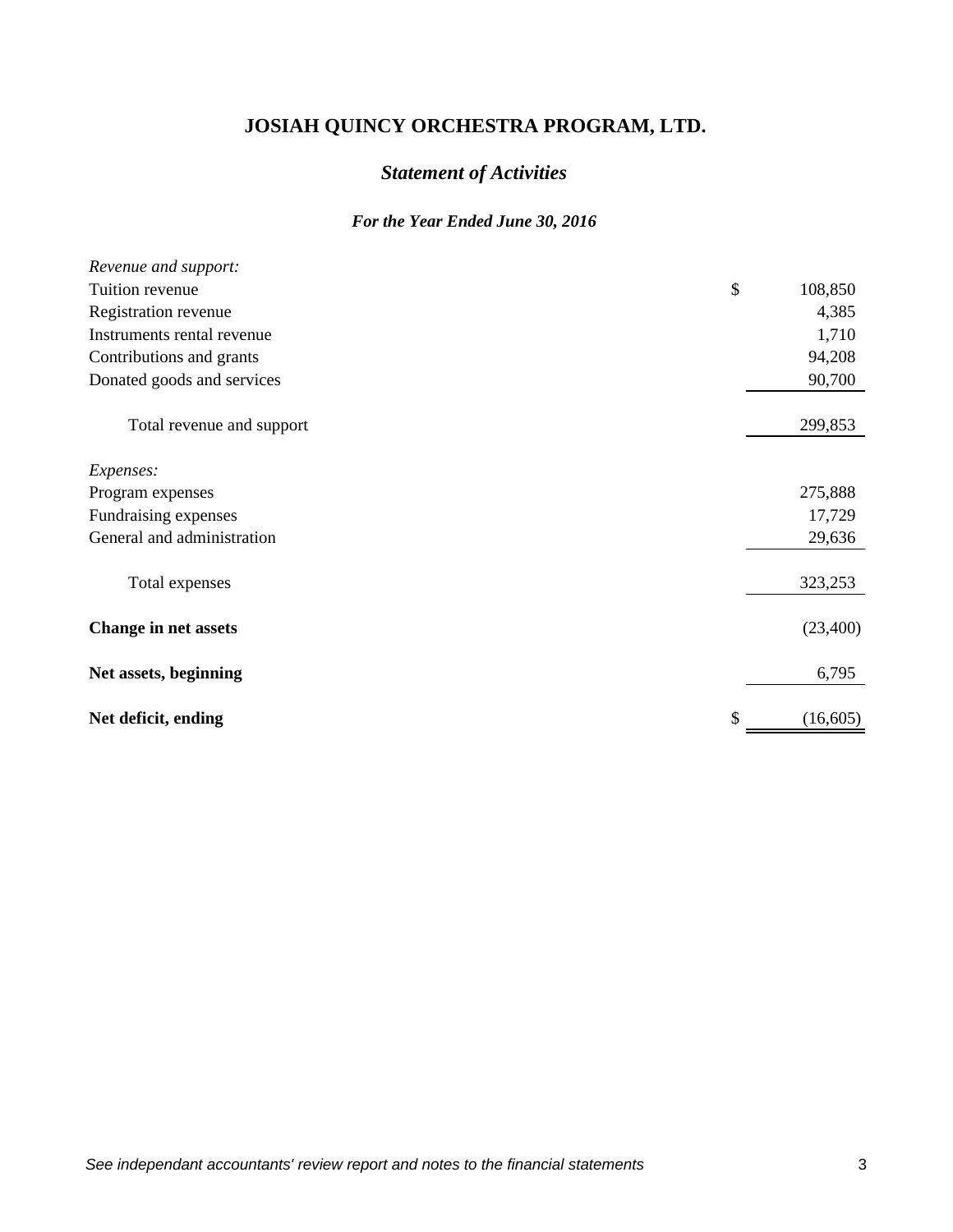### *Statement of Cash Flows*

#### *For the Year Ended June 30, 2016*

### *Cash flows from operating activities:*

| Change in net assets                          | \$<br>(23,400) |
|-----------------------------------------------|----------------|
| Adjustments to reconcile change in net assets |                |
| to net cash provided by operating activities: |                |
| Depreciation                                  | 122            |
| Bad debt expenses                             | 7,435          |
| Changes in assets and liabilities:            |                |
| Accounts and contributions receivable         | (100)          |
| Accounts payable and accrued expenses         | 22,543         |
| Deferred revenue                              | 4,550          |
| Net cash provided by operating activities     | 11,150         |
| <b>Cash flows from investing activities:</b>  |                |
| Purchases of fixed assets                     | (734)          |
| Net cash used in investing activities         | (734)          |
| <b>Cash flows from financing activities:</b>  |                |
| Borrowing from line of credit                 | 4,202          |
| Net cash provided by financing activities     | 4,202          |
| Net change in cash and cash equivalents       | 14,618         |
| Cash and cash equivalents - beginning of year |                |
| Cash and cash equivalents - end of year       | \$<br>14,618   |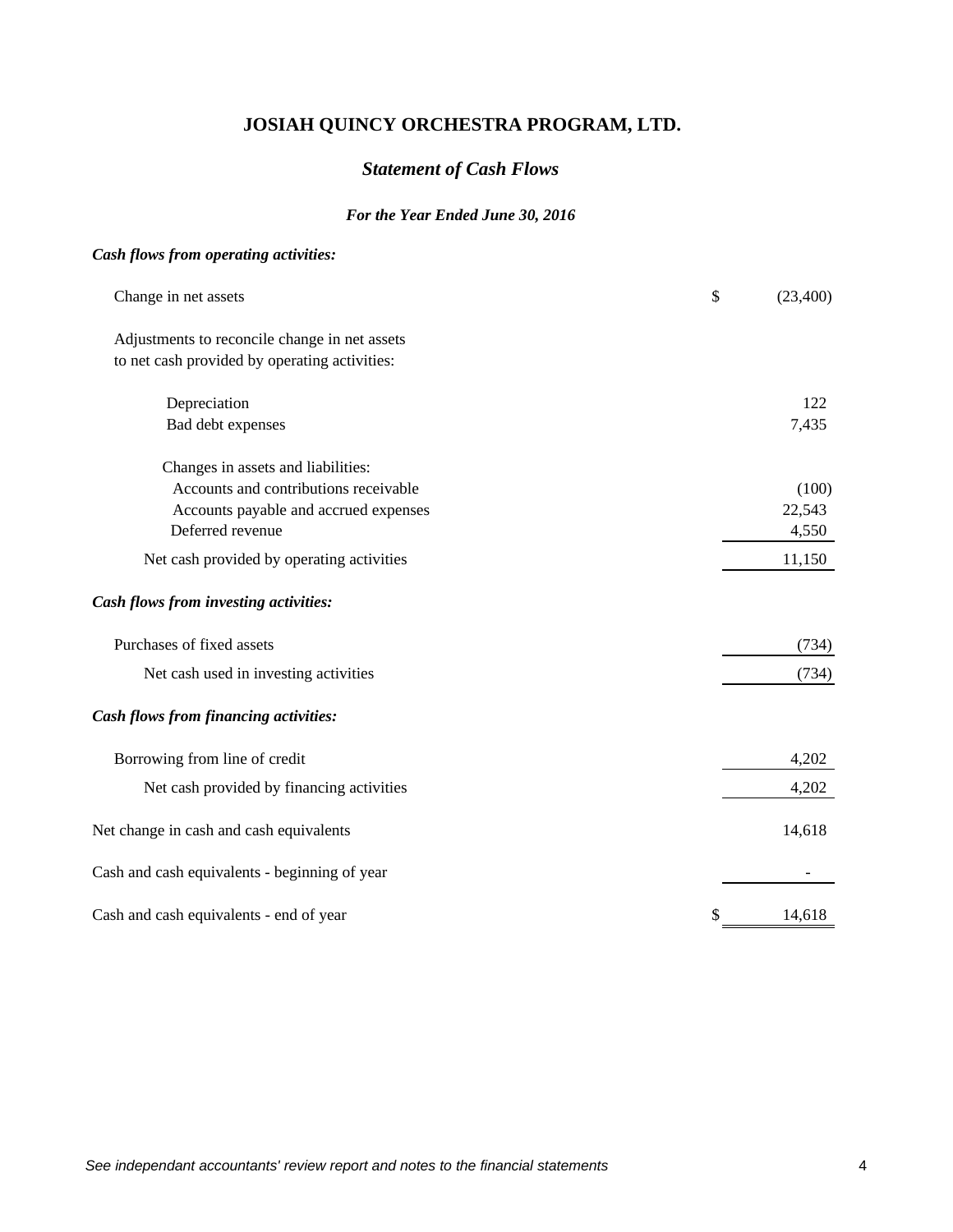### *Statement of Functional Expenses*

#### *For the Year Ended June 30, 2016*

|                            |               | Program<br><b>Expenses</b> | <b>Fundraising</b><br><b>Expenses</b> | <b>General</b> and<br>Administration | <b>Total</b>  |
|----------------------------|---------------|----------------------------|---------------------------------------|--------------------------------------|---------------|
| Salaries and related       | $\mathcal{S}$ | 32,748                     | \$<br>2,729                           | \$<br>19,103                         | \$<br>54,580  |
| Contracted services        |               | 183,209                    | 12,000                                |                                      | 195,209       |
| Total personnel            |               | 215,957                    | 14,729                                | 19,103                               | 249,789       |
|                            |               |                            |                                       |                                      |               |
| Rent and utilities         |               | 33,600                     | 2,100                                 | 6,300                                | 42,000        |
| Accounting and bookkeeping |               | 435                        | 109                                   | 1,631                                | 2,175         |
| Student concerts           |               | 1,298                      |                                       |                                      | 1,298         |
| Postage and printing       |               | 154                        | 10                                    | 28                                   | 192           |
| Office expense             |               | 329                        | 21                                    | 61                                   | 411           |
| Outreach and promotion     |               | 3,563                      | 668                                   | 223                                  | 4,454         |
| Food and refreshments      |               | 290                        | 18                                    | 54                                   | 362           |
| Professional development   |               | 657                        |                                       | 164                                  | 821           |
| Teaching expenses          |               | 1,535                      |                                       |                                      | 1,535         |
| Instruments rental         |               | 9,481                      |                                       |                                      | 9,481         |
| <b>Bank</b> fees           |               | 94                         |                                       | 23                                   | 117           |
| Agency fees                |               | 1,194                      |                                       | 298                                  | 1,492         |
| Interest expense           |               | 62                         |                                       | 16                                   | 78            |
| Taxes and licenses         |               | 788                        | 49                                    | 148                                  | 985           |
| Payroll services           |               | 405                        | 25                                    | 76                                   | 506           |
| Depreciation               |               | 98                         |                                       | 24                                   | 122           |
| Bad debt expense           |               | 5,948                      |                                       | 1,487                                | 7,435         |
| Total expenses             | \$            | 275,888                    | \$<br>17,729                          | \$<br>29,636                         | \$<br>323,253 |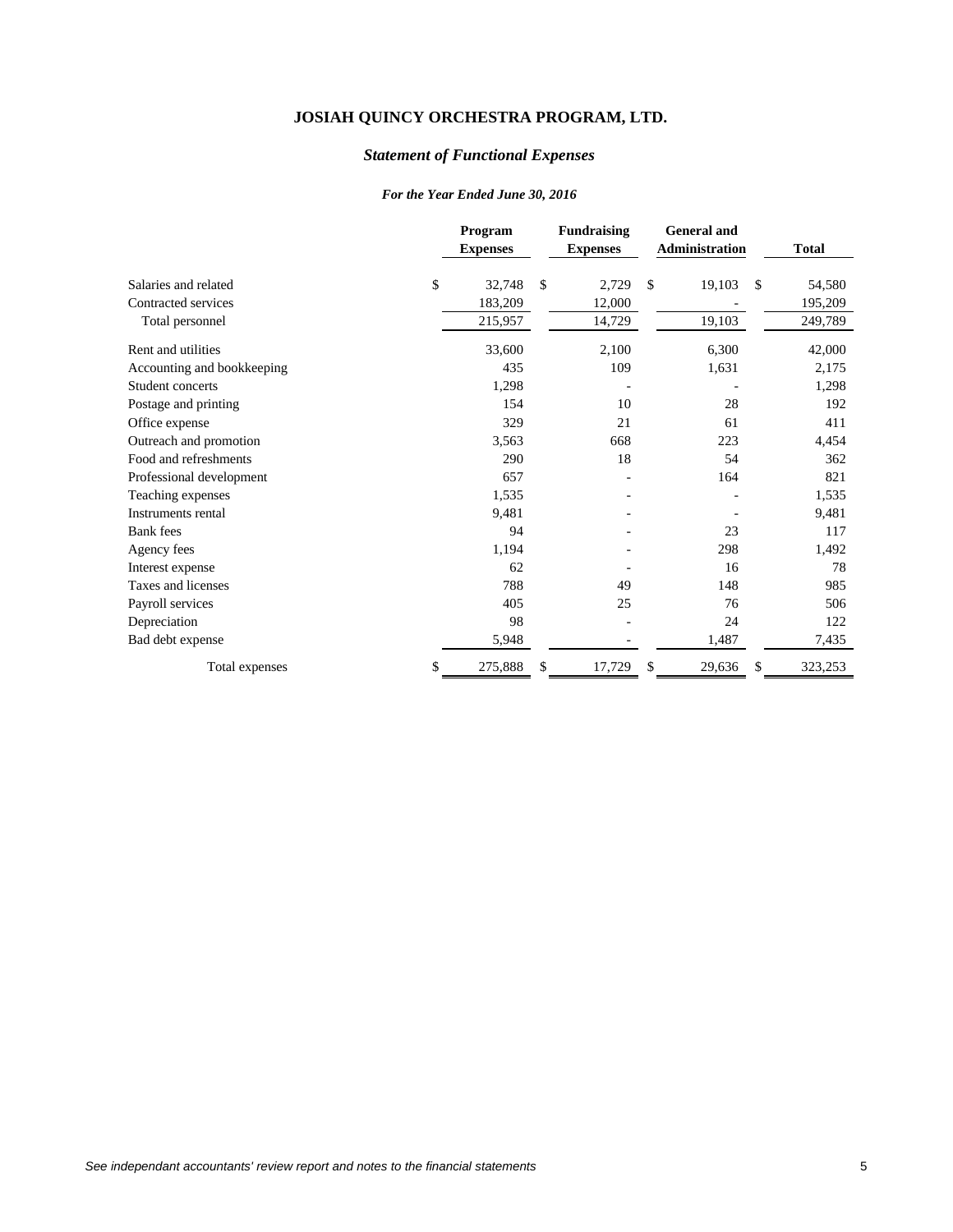# *Notes to Financial Statements For the Year Ended June 30, 2016*

#### **Note 1 – Organization**

Founded in 2011 and organized as a Massachusetts corporation on June 9, 2015, Josiah Quincy Orchestra Program, Ltd. ("JQOP" or "the Organization")) is a creative youth development program that uses an intensive and unique ensemble-based music curriculum to help underserved children develop the necessary executive functions and social-emotional skills to succeed at school and in life. Boston Public School students in pre-kindergarten through sixth grade attend the program every weekday for 1.5 hours before school. Students participate in orchestra and choir rehearsals, group lessons, music theory classes, and team-building activities.

JQOP is inspired by El Sistema, the Venezuelan initiative that uses music education as a vehicle for social change. The El Sistema philosophy of having students help each other through the music-learning process is at the heart of the Organization's mission, and as a result, JQOP program creates not only great musicians, but also caring individuals who will grow up to be active members of society. The Organization believes that every child can learn to express music deeply, receive its many benefits, and make different critical life choices as a result of this learning. JQOP welcomes any child to participate, regardless of musical ability, cultural background, developmental delays, or any other reasons.

#### *Program Services*

JQOP program focuses on helping young children develop executive functions, a set of cognitive processes such as working memory, inhibitory control, and cognitive flexibility. According to research from the Harvard Center on the Developing Child, poverty stressors inhibit the development of executive function skills, which are highly predictive of academic and life success. The prefrontal cortex, the part of the brain where executive functions develop, is quite responsive to intervention well into adolescence, which is why JQOP applies music learning to improving these skills.

Through the creation of a fun and nurturing musical environment, students also develop valuable socialemotional skills. Every ensemble performs regularly, giving students safe opportunities to take risks. These frequent "experiences of success" help students build their sense of self-efficacy and personal fulfillment. While traditional music programs focus on individual student success, JQOP trains students to work together as an ensemble to achieve greatness of sound. This focus on collaboration, rather than competition, fosters responsibility, sensitivity, leadership, and cooperative learning among children.

#### **Note 2 - Summary of Significant Accounting Policies**

#### *Basis of Accounting*

The accompanying financial statements have been prepared on the accrual basis of accounting, whereby revenue is recognized when earned and expenses are recognized when incurred. Unconditional support is recognized when notification of the contribution is received.

#### *Basis of Presentation*

The financial statements of the Corporation have been prepared in accordance with accounting principles generally accepted in the United States of America for not-for-profit organizations.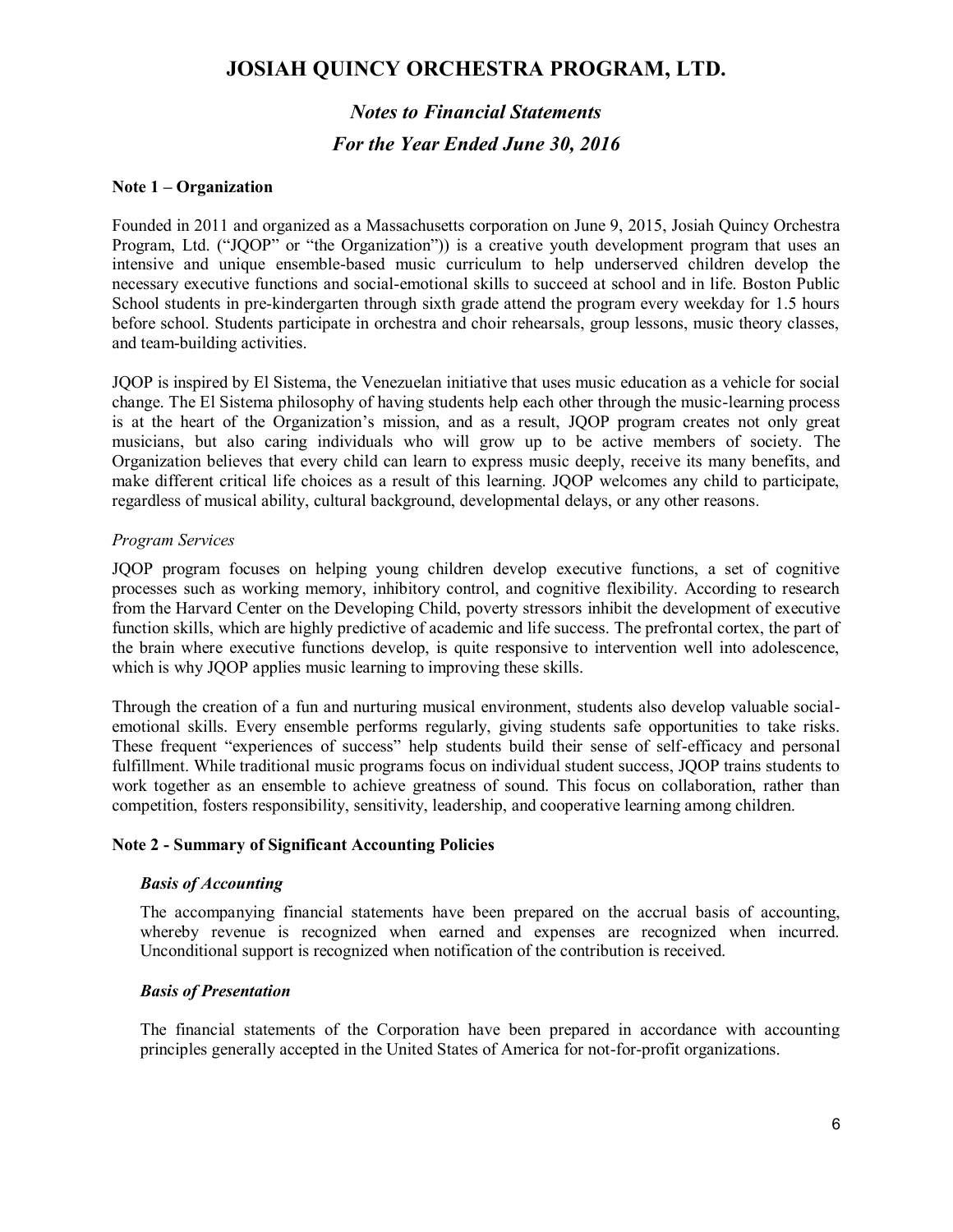# *Notes to Financial Statements For the Year Ended June 30, 2016*

#### **Note 2 - Summary of Significant Accounting Policies (Continued)**

#### *Basis of Presentation (Continued)*

Not-for-profit accounting requires that net assets, revenues, expenses, and gains and losses be classified as unrestricted, temporarily restricted, or permanently restricted based on the existence or absence of donor-imposed restrictions.

Expenses are reported as decreases in unrestricted net assets. Expirations of temporary restrictions recognized as net assets (i.e., the donor-stipulated purpose has been fulfilled and/or the stipulated time period has elapsed) are reported as reclassifications from temporarily restricted net assets to unrestricted net assets. Temporary restrictions on gifts to acquire long-lived assets are considered met in the period in which the assets are placed in service. There were no temporarily or permanently restricted net assets as of June 30, 2016.

#### *Cash and Cash Equivalents*

For financial statement purposes, JQOP considers all highly liquid investments with maturity of three months or less when purchased, to be cash equivalents.

#### *Use of Estimates and Assumptions*

The preparation of financial statements in conformity with generally accepted accounting principles requires management to make estimates and assumptions. These estimates affect the reported amounts of assets and liabilities and disclosure of contingent assets and liabilities at the date of the financial statements and the reported amounts of revenue and expenses during the reporting period. Actual results could differ from those estimates and assumptions.

#### *Contributed Goods and Services*

JQOP records various types of in kind support including contributed facilities and professional services. Contributed professional services are recognized if the services received (a) create or enhance long-lived assets or (b) require specialized skills, are provided by individuals possessing those skills, and would typically need to be purchased if not provided by donation. Contributions of tangible assets are recognized at fair market value when received.

JQOP reports gifts of land, building and equipment as unrestricted support unless explicit donor stipulations specify how the donated assets must be used. Gifts of long-lived assets with explicit restrictions that specify how the assets are to be used and gifts of cash or other assets that must be used to acquire long-lived assets are reported as restricted support.

#### *Revenue Recognition*

Contributions are recognized as revenue when they are received or unconditionally pledged. The Organization reports gifts of cash and other assets as restricted support if they are received with donor stipulations that limit the use of the donated assets. When a donor restriction expires, temporarily restricted assets are reclassified to unrestricted net assets.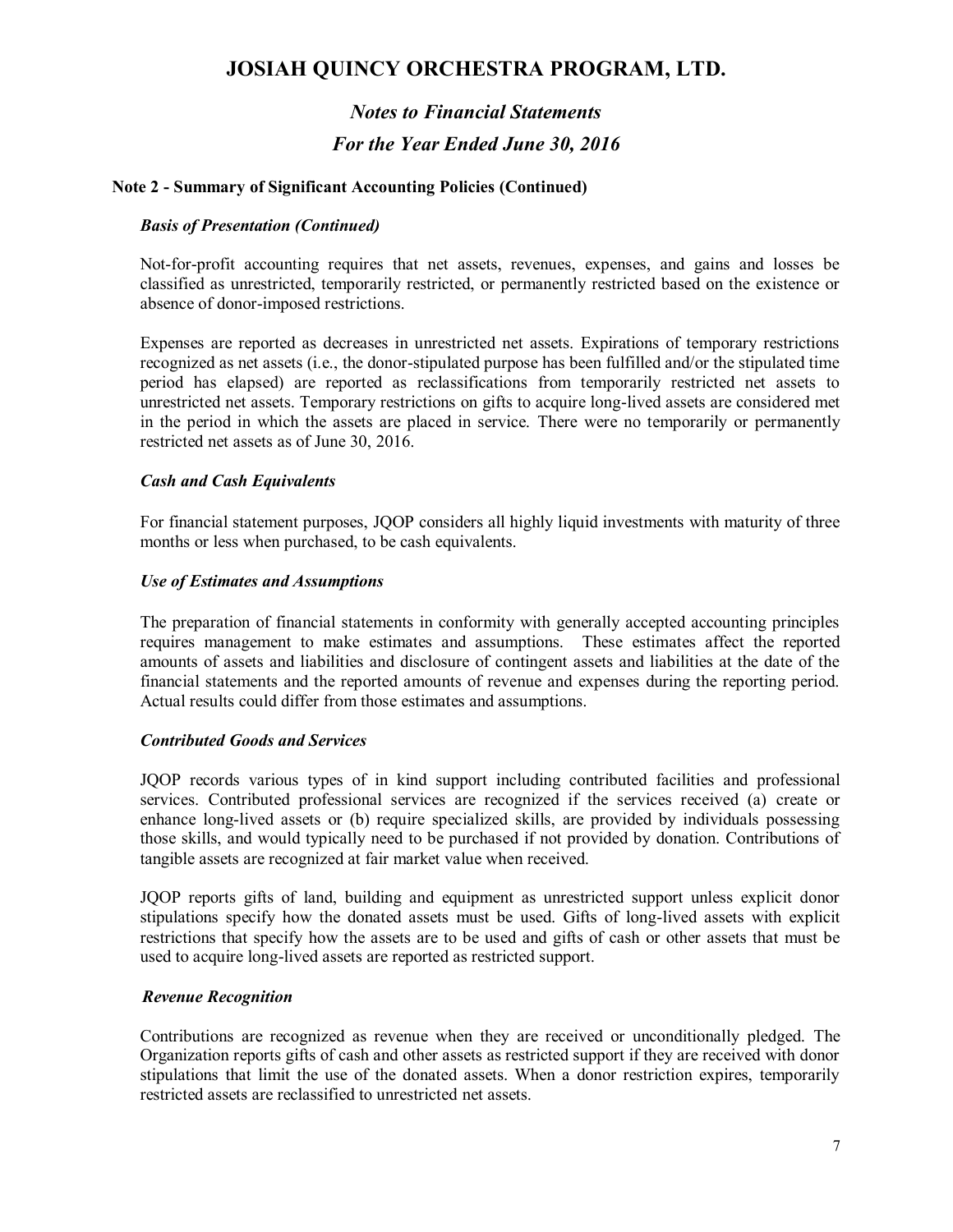# *Notes to Financial Statements For the Year Ended June 30, 2016*

#### **Note 2 - Summary of Significant Accounting Policies (Continued)**

#### *Revenue Recognition (Continued)*

Contributions subject to donor-imposed stipulations that are met in the same reporting period are reported as unrestricted support. Conditional promises to give are not recognized until they become unconditional, that is when the conditions on which they depend are substantially met.

JQOP reports gifts of land, building and equipment as unrestricted support unless explicit donor stipulations specify how the donated assets must be used. Gifts of long-lived assets with explicit restrictions that specify how the assets are to be used and gifts of cash or other assets that must be used to acquire long-lived assets are reported as restricted support.

#### *Income Tax Status*

The Organization is exempt from federal income tax under the Internal Revenue Code Section 501(c) (3). Additionally, JQOP qualifies for the charitable contribution deduction under Section 170(b) (1) (a) and has been classified as an organization that is not a private foundation under Section 509 (a) (1) of the Internal Revenue Code. The Organization is also exempt from Massachusetts state taxes. Therefore, there is no provision for federal and or state taxes.

The Organization has no uncertain tax positions that qualify for either recognition or disclosure in the financial statements, and no interest and penalties have been recorded in the accompanying financial statements related to uncertain tax positions.

#### *Property and Equipment*

JQOP records furniture, fixtures and equipment in excess of \$500 at cost, if purchased, or if donated, at fair market value at the date of receipt. Depreciation is provided on the straight-line method over the estimated useful lives of the respective assets. Maintenance and repairs are charged to expense as incurred; major renewals and betterments are capitalized. When items of property or equipment are sold or retired, the related cost and accumulated depreciation are removed from the accounts and any gain or loss is included in revenues. The estimated useful lives are as follows:

Furniture and equipment 3-5 years 3-5 years

#### *Deferred Revenue*

Deferred revenue represents tuition payments received in advance for 2017 programs. They are recognized as revenue in the period the programs are held. Therefore, the related fees and tuition payments received by JQOP for those programs are recorded as deferred revenue in the accompanying statements of financial position.

#### *Functional Allocation of Expenses*

The Organization allocates its expenses on a functional basis among its various programs and support services, which are summarized on a functional basis in the accompanying statement of activities. Expenses that can be identified with a specific program and support service are allocated directly according to their natural expenditure classification.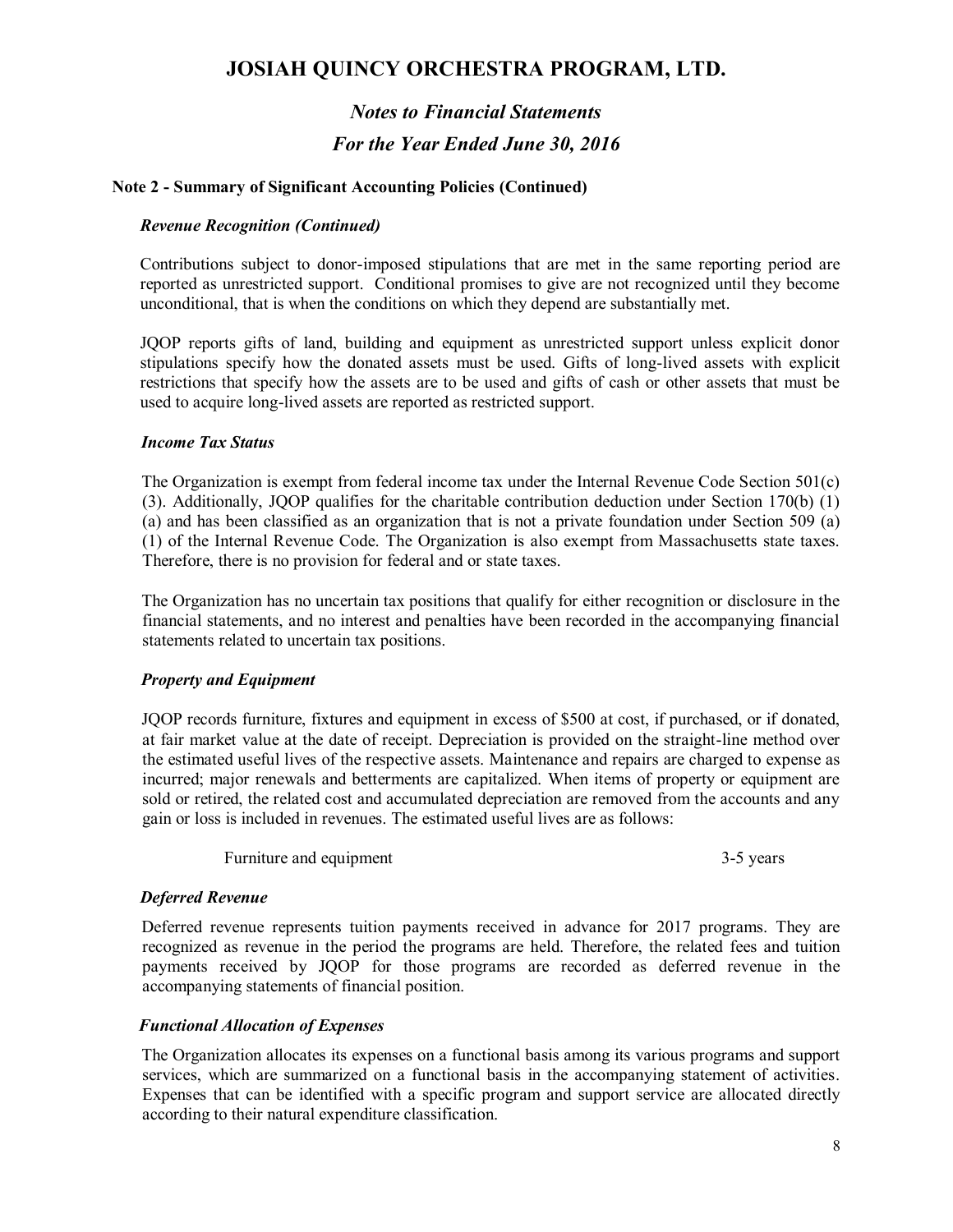# *Notes to Financial Statements For the Year Ended June 30, 2016*

#### **Note 2 - Summary of Significant Accounting Policies (Continued)**

#### *Functional Allocation of Expenses (Continued)*

Other expenses that are common to several functions are allocated by using a salary-based formula or other statistical basis. Supporting services are those related to operating and managing the Organization and its programs on a day-to-day basis and are included in the following categories:

*Administrative -* includes all activities related to the Organization's internal management and accounting for program services.

*Fundraising -* includes all activities related to maintaining contributor information, writing grant proposals, distribution of materials and other similar projects related to the procurement of funds for the Organization 's programs.

#### **Note 3 - Concentration of Risk**

The Organization maintains cash balances in bank deposit accounts, which at times may exceed federally insured limits. The Organization has not experienced any losses in such accounts and does not believe it is exposed to any significant credit risk on its cash accounts.

#### **Note 4 - Advertising Expenses**

Advertising costs are expensed as incurred. Advertising costs incurred by the Organization for the year ended June 30, 2016 was \$4,454.

#### **Note 5 - Property and Equipment**

Property and equipment consist of the following as of June 30, 2016:

| Furniture and equipment       | 734 |
|-------------------------------|-----|
| Less accumulated depreciation |     |
|                               | 612 |

Depreciation expense for the year ended June 30, 2016 was \$122.

#### **Note 6 – Line of Credit**

On May 12, 2016, the Organization entered into a promissory term note agreement for a \$10,000 revolving line of credit facility with a bank ("the LoC"). Advances on the LoC bear interest of 9.9%, and monthly payments representing principal and interest payments are required to be paid each month.

The line of credit is unsecured; however, the bank holds the right of setoff and can deduct the balance due from JQOP's checking account held with the bank. The LoC is renewable annually. Outstanding balance on the LoC was \$4,202 as June 30, 2016.

#### **Note 7 - Cash Flows Information**

Cash paid for interest was \$78 for the year ended June 30, 2016.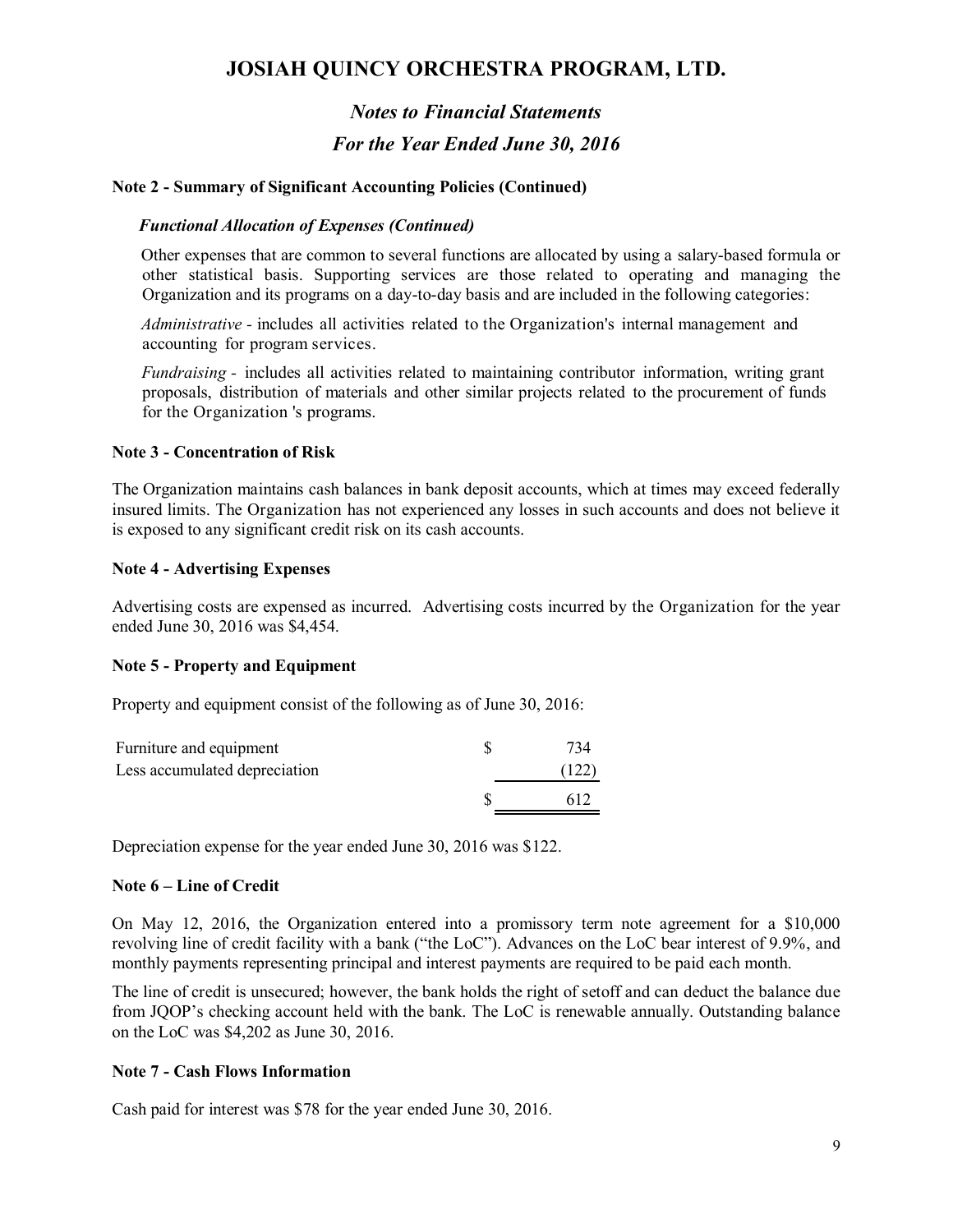# *Notes to Financial Statements For the Year Ended June 30, 2016*

#### **Note 8 - Fiscal sponsorship**

In 2011 JQOP entered into fiscal sponsorship agreements with the Boston Educational Development Foundation, Inc. (BEDF), for BEDF to serve as JQOP fiscal agent, and perform certain bookkeeping and administrative functions on its behalf.

BEDF was founded in 1984 by the Boston Public School (BPS) Superintendent and School Committee in order for departments and schools to improve their ability to raise money from private sources including foundations, corporations and individuals. BEDF provides general management, financial, administrative, bookkeeping, accounting, fiscal reporting and fundraising support to private-funded Programs such as JQOP that further the educational aims and goals of BPS.

During the fiscal year 2016 BEDF received various grants and contributions from funders on behalf of JQOP, which are included in grants and contributions revenue on the accompanying statement of activities. Under the terms of the agency agreement between BEDF and JQOP, BEDF retains an agreedupon percentage of 2% of the funds received for JQOP as agency fee. Total agency fee incurred by the Organization for the year ended June 30, 2016 was \$1,492.

The Agency relationship between JQOP and BEDF ended in June 2016 due to JQOP receiving tax exempt status under Section 501(c)(3) of the Internal Revenue Code. BEDF had no cash held on behalf of JQOP at June 30, 2016.

#### **Note 9 – Donated Goods and Services**

In 2015 JQOP entered into a Memorandum of Understanding with Josiah Quincy Elementary School ("the School"), effective as of November 15, 2015 (the "MOU"). Under the terms of the MOU, the School provides funding for the JQOP Program Manager's salary and benefits, and also provides use of the School's facilities to JQOP. In exchange, the Organization will provide its before-school music and social development program to the School's students.

Revenue recognized from donated goods and services received by the Organization amounted to \$90,700 for the year ended June 30, 2016, and included rent and salary related contributions from the School, and free instruments rental from a music store. Those donated goods and services are reflected in expenses on the accompanying statements of activities as follows:

| Salaries and related | 41.480 |
|----------------------|--------|
| Rent and utilities   | 42,000 |
| Instruments rental   | 7.220  |
|                      | 90,700 |

#### **Note 10 – Related Party Transactions**

During the year ended June 30, 2016 the JQOP paid \$1,324 for bookkeeping services to a contractor who is related to the Organization's Executive Director. The amount paid approximated fair market value for those services.